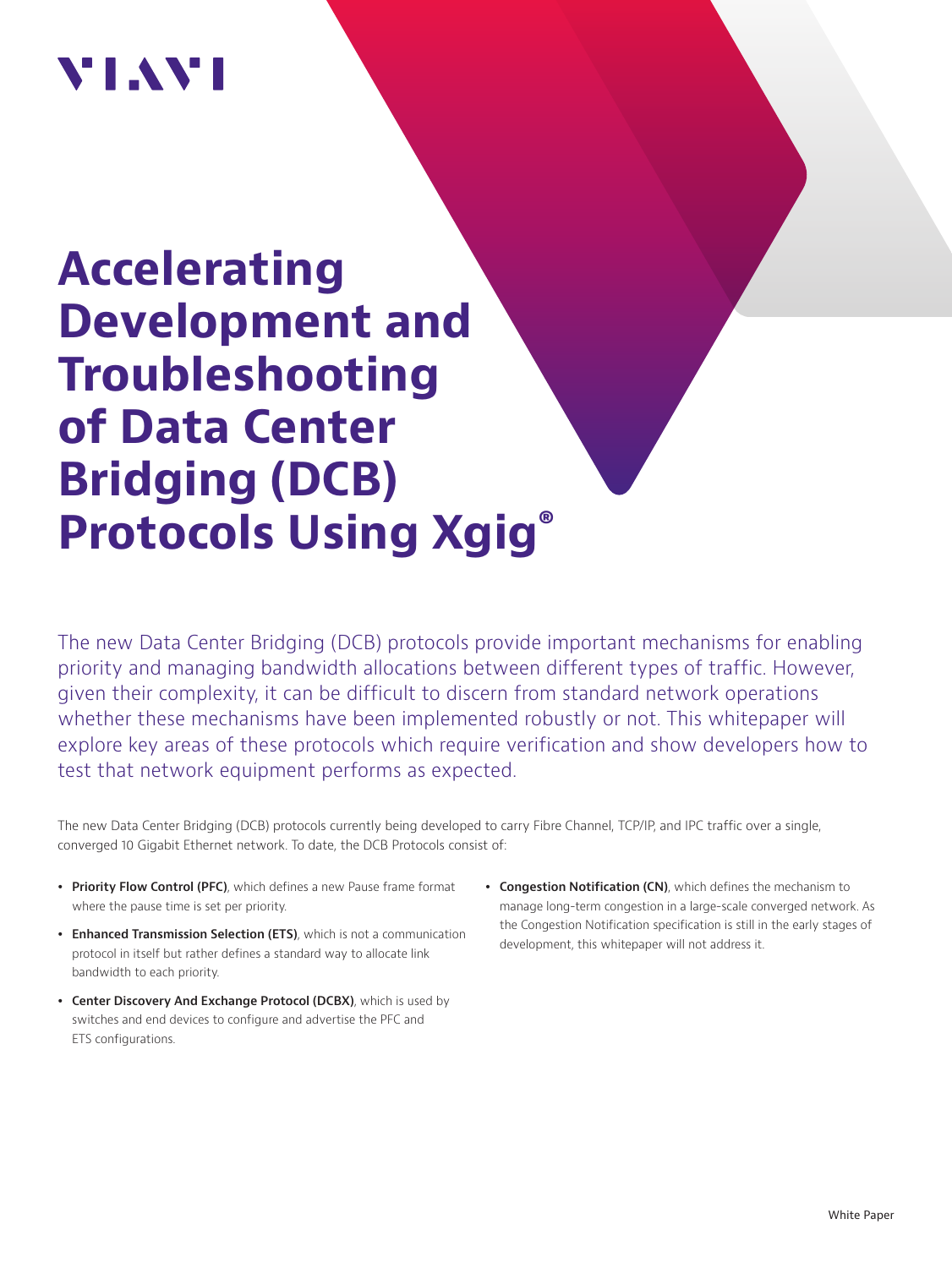# **Using Priority to Allocate Bandwidth**

DCB networks are configured to enable VLAN tags on every frame and assign a 3-bit priority to each frame. Since each priority can be paused independently of the others, administrators can configure the network to limit the bandwidth allocation assigned to each type of traffic (i.e., by assigning IP traffic to a different priority than FCoE traffic). Figure 1 shows a partial FCoE frame with a VLAN header and a PCP priority of 0x7.



Figure 1: FCoE frame with VLAN header and priority 0x7

Figure 2 shows a Pause frame requesting that the link partner pause all traffic with priority 7 for 1363 μs. Note that all frames with priority other than 7 are still allowed during this period.

## **Key Verification Points to Consider**

PFC, ETS, and DCBX provide important mechanisms for enabling priority and managing bandwidth allocations. However, it can be difficult to determine from network operation alone whether these mechanisms have been implemented properly and robustly, because they are Ethernet link level protocols. A hardware-based protocol analyzer will need to be put in-line to capture 100% of the data on the wire for thorough verifications. In order to have confidence in the implementations of DCB protocols, developers need to analyze performance and responsiveness to specifically verify that each protocol operates as expected. Important points to focus upon include:

- Verifying that the bandwidth assigned to each priority matches the ratio configured using ETS.
- For priorities where PFC is enabled, verifying that the switch/end device actually sends Pause frames on the receive side to limit the throughput as configured using ETS.
- Verifying that Pause frame recipients actually pause frame transmission as requested and for the duration selected.
- For switches, verifying that no frames have been lost on paused priorities by comparing the traffic on both sides of the switch.

The remainder of this whitepaper will show developers how to specifically test that network equipment performs as expected.

| <b>□ Data Link Control (DLC)</b>                                                                                                                                                                                                                                                                                                                                                | Index   Hex                                                                  |                                   |                                |                                                     |                                                           |                                  |                         |                |                                               |
|---------------------------------------------------------------------------------------------------------------------------------------------------------------------------------------------------------------------------------------------------------------------------------------------------------------------------------------------------------------------------------|------------------------------------------------------------------------------|-----------------------------------|--------------------------------|-----------------------------------------------------|-----------------------------------------------------------|----------------------------------|-------------------------|----------------|-----------------------------------------------|
| Destination = IEEE Std 802.3x Full Duplex PAUSE operation<br>$Source = Sour:36:16:AB$<br>EtherType = 0x8808 IEEE 802.3x Pause Frame<br><b>Multipoint Control Protocol (MPCP)</b><br>E-<br>MAC Control Opcode = 0x0101 PFC<br>$\overline{+}$ priority enable vector = 0x0080<br>$= 0$ Pause Time (0) = 0<br>$Pause Time (1) = 0$                                                 | 0000<br><b>0008</b><br>0010<br>001.B<br>0020<br>002B<br>0030<br>0038<br>0040 | nn<br>00<br>68.<br>00<br>nn<br>nn | 80<br>nn.<br>00<br>-nn<br>0000 | -nn<br>nn.<br>loo.<br>nn<br>00 00 00<br>FD 07 07 07 | 01 80 C2 00<br>00 36 16 A5<br>nn<br>-nn<br>00<br>00<br>ററ | 00<br>88<br>nn<br>nn<br>00<br>nn | 01 00<br>08<br>A4 24 RO | nn<br>nn<br>nn | 00<br>01<br>nn<br>nn<br>nn<br>nn<br>nn<br>-49 |
| $=$ Pause Time (2) = 0<br>$=$ Pause Time (3) = 0<br>The device at source Sour:36:16:A5 requests the other<br>$Pause Time (4) = 0$<br>link partner to stop transmitting priority 7 frames for<br>$=$ Pause Time (5) = 0<br>1363 us. But all non-priority 7 frames are still allowed<br>$=$ Pause Time (6) = 0<br>during that time.<br><b>Employment Pause Time (7)</b> = 1363 us |                                                                              |                                   |                                |                                                     |                                                           |                                  |                         |                |                                               |
| <b>End Of Frame</b><br>$CRC = 0 \times A424B049$ (Correct)<br>$GE$ End = $0xFD$ /T/<br>i <b>Idle Padding</b> =<br>0x070707                                                                                                                                                                                                                                                      |                                                                              |                                   |                                |                                                     |                                                           |                                  |                         |                |                                               |

Figure 2: Pause frame stopping all traffic with priority 7 for 1363 μs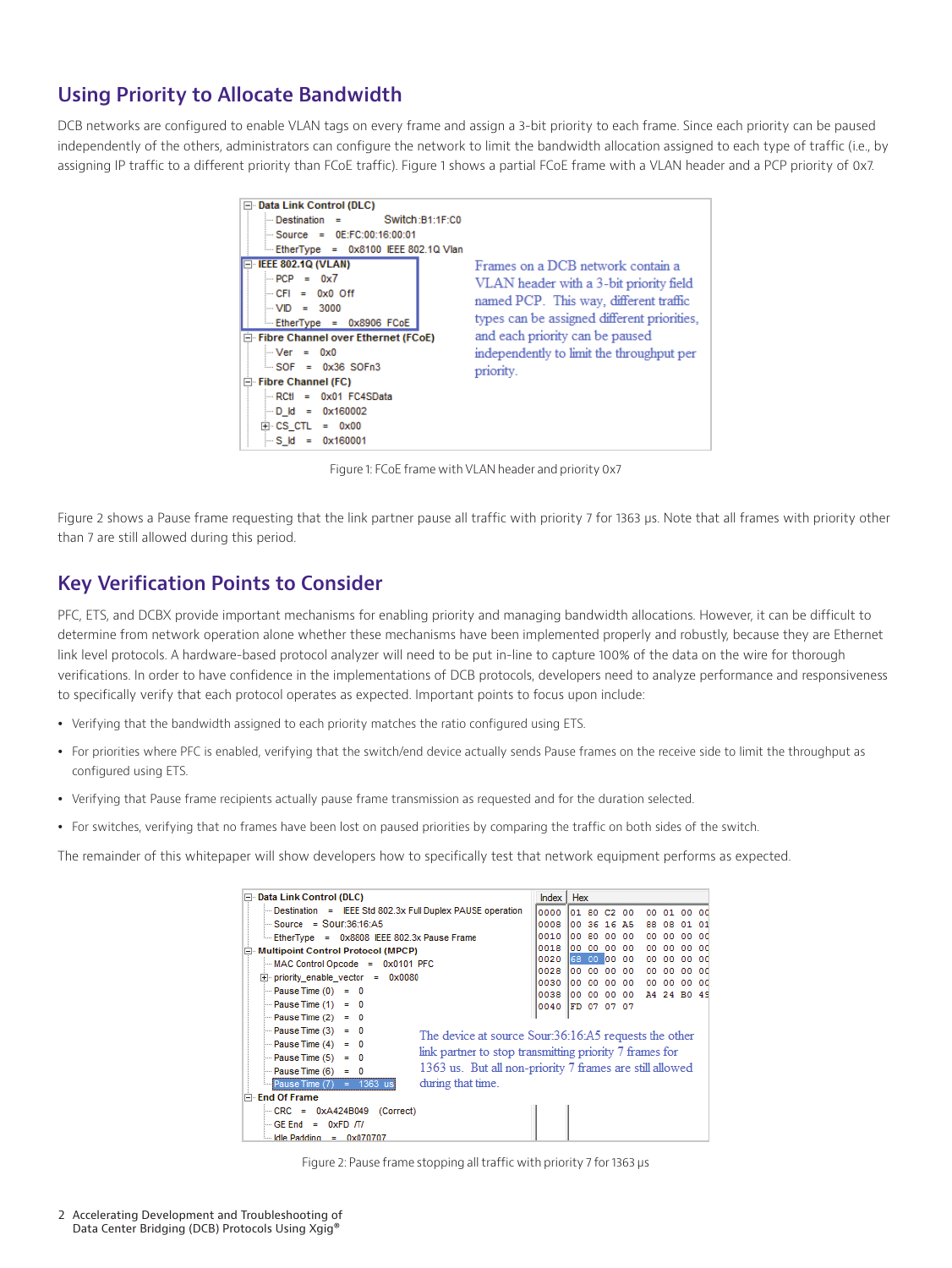# **Test Configuration**

Figure 3 shows a switch with two high-rate traffic sources that are both directed to the same output port. The ETS configuration for FCoE traffic is 40% of the full line rate bandwidth (1200 MB/s) for an output of around 480 MB/s. PFC is enabled for FCoE, which has been assigned to Priority 3. The remaining bandwidth is available for IP traffic, which is not assigned a priority nor has PFC enabled. IP bandwidth will eventually reach 60% of 1200 MB/s, or around 720 MB/s.

# **Trigger Configuration**

To verify that the switch operates efficiently under this configuration, we'll need to capture and save bi-directional traffic on the switch inputs and output using TraceControl in Xgig Analyzer. Since we are interested in when the switch starts pausing FCoE traffic, set the Analyzer to trigger on PFC Pause frames. The configuration shown in Figure 4 will capture 4085 MBs of bi-directional traffic across all inputs/output. 5% of the buffer will hold the traffic sent before the Pause frame while the remaining 95% of the buffer will be used to capture traffic sent after the first Pause frame is detected. In order to enable capture for a longer period of time, conserve buffer space by truncating the frames after 120 bytes in length.



Figure 3: ETS bandwidth allocation configuration



Figure 4: Configuring the Xgig Analyzer to trigger on PFC Pause frames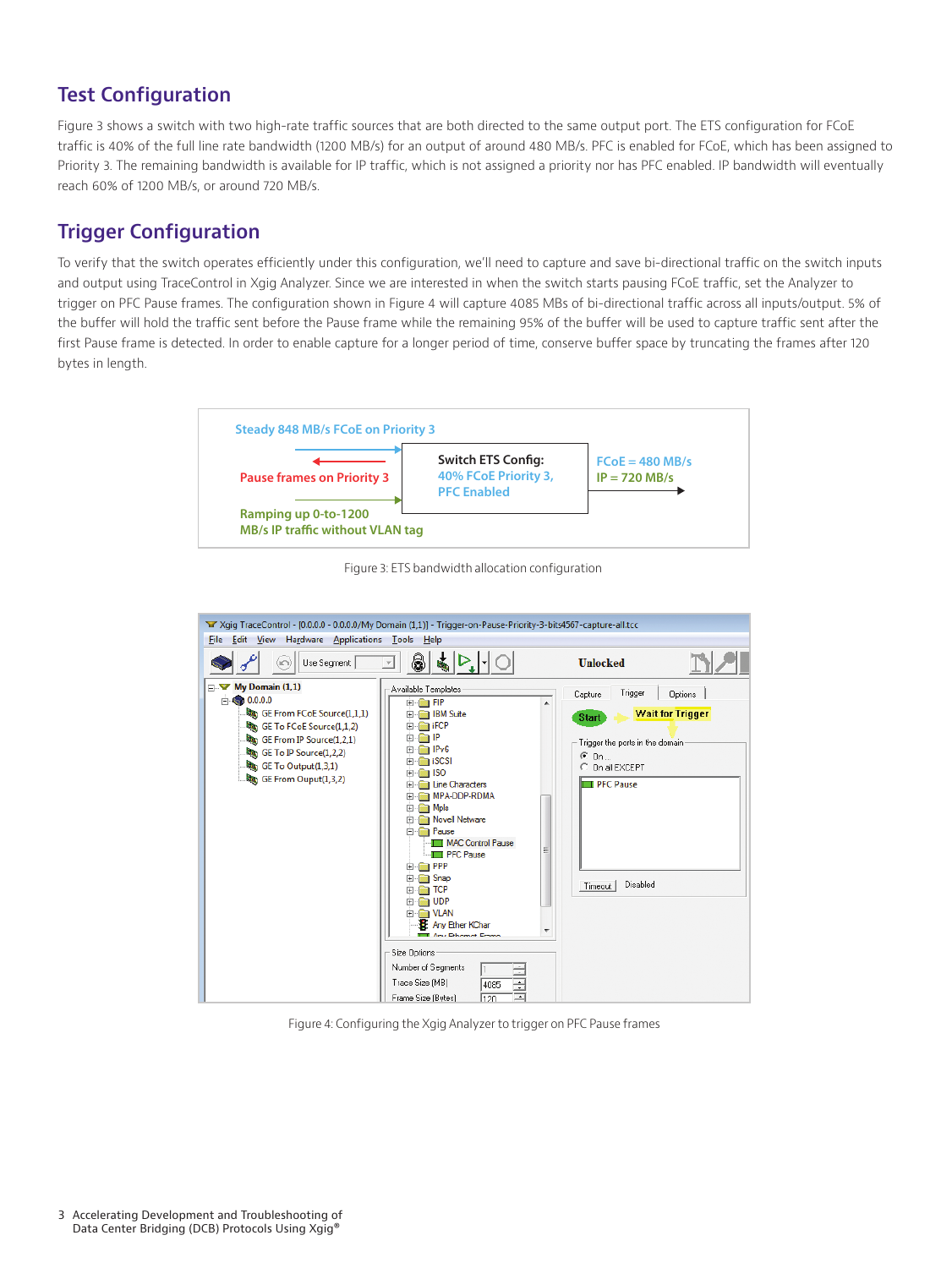# **Displaying Throughput by Priority**

Once capture is completed, run Xgig Expert and open both directions of the output. Next, right-click on the graph view and select *Add Counter...*  (see Figure 5) to configure a graph showing the MB/s throughput for FCoE (Priority 3) and IP (traffic without a VLAN Tag).

Xgig-Expert then displays both FCoE and IP output traffic (see Figure 6). FCoE traffic started at 848 MB/s, but it quickly decreased to around 465 MB/s when the IP traffic ramped up. This corresponds to 39% of the full line rate. The IP traffic, on the other hand, topped out at around 682 MB/s, or 57% of full line rate. As shown by these percentages, the switch has properly enforced the 40%/60% configured using ETS.

| <b>Add Counters</b>                                                                                                                                                | m.                                              | $\mathbf{x}$<br><b>The Contract</b>                 |
|--------------------------------------------------------------------------------------------------------------------------------------------------------------------|-------------------------------------------------|-----------------------------------------------------|
| Ports                                                                                                                                                              | GE To Output(1,3,1) Devices                     | GE From Output(1,3,2) Devices                       |
| GE To Output(1,3,1) / GE From Output (1,3,2)<br>$\cdot$                                                                                                            | Xerox:00:00:01<br>VLAN 3000 : 0e:fc:00:16:00:01 | Finisar: 02:93:51<br>VLAN 3000 :<br>Switch:B1:1F:C0 |
| Combination Graphs<br>FC: MB/Sec and Tenancies (Opens)<br>v                                                                                                        |                                                 | $\odot$<br>$\odot$ <-----                           |
| Show Individual Devices<br>Counters<br>Protocol<br>GigE                                                                                                            |                                                 |                                                     |
| Counter Type<br>MB/Sec by PCP                                                                                                                                      |                                                 |                                                     |
| Counter Sub-type<br>MB/Sec in PCP 2<br>۰<br>MB/Sec in PCP 3<br>MB/Sec in PCP 4<br>Ξ<br>MB/Sec in PCP 5<br>MB/Sec in PCP 6<br>MB/Sec in PCP 7<br>MB/Sec in Non-VLAN |                                                 | m.<br>∢                                             |
| Bytes in PCP 0 Frames<br>$\overline{\phantom{a}}$<br>Bytes in PCP 1 Frames                                                                                         | $\Box$ Total                                    | $\Box$ Total                                        |
| Describe                                                                                                                                                           |                                                 | Add Counter<br>Clear Graph<br>Done                  |

Figure 5: Using Add Counter to configure a graph showing the MB/s throughput for FCoE (Priority 3) and IP (traffic without a VLAN Tag) in Xgig Expert.

| $\Box$<br>$\overline{\mathbf{x}}$<br>Xgig Expert                                                                                                                                                                                                                                                                                                                                                          |  |
|-----------------------------------------------------------------------------------------------------------------------------------------------------------------------------------------------------------------------------------------------------------------------------------------------------------------------------------------------------------------------------------------------------------|--|
| Edit<br><b>View</b><br>Report Help<br>File                                                                                                                                                                                                                                                                                                                                                                |  |
| $\left \mathcal{L}\right $ $\left \mathcal{F}\right $ $\left \mathcal{F}\right $ $\left \mathcal{F}\right $ $\left \mathcal{F}\right $ $\left \mathcal{F}\right $ $\left \mathcal{F}\right $ $\left \mathcal{F}\right $ $\left \mathcal{F}\right $ $\left \mathcal{F}\right $<br>▼ 25 - i = Advanced<br>- 15 2<br>$\bullet$   Segment 1<br>000:02:39.963_406_373<br>$\blacktriangle$ $\blacktriangledown$ |  |
| 100                                                                                                                                                                                                                                                                                                                                                                                                       |  |
| IP no VLAN tag is limited to 682 MB/s and extra frames are lost                                                                                                                                                                                                                                                                                                                                           |  |
| 80<br>FCoE on PCP 3 initially at                                                                                                                                                                                                                                                                                                                                                                          |  |
| 60<br>848 MB/s.                                                                                                                                                                                                                                                                                                                                                                                           |  |
| 40 <sup>°</sup><br>FCoE on PCP 3 is limited to 465 MB/s by pausing the other                                                                                                                                                                                                                                                                                                                              |  |
| side of the Switch.<br>$20 -$                                                                                                                                                                                                                                                                                                                                                                             |  |
|                                                                                                                                                                                                                                                                                                                                                                                                           |  |
|                                                                                                                                                                                                                                                                                                                                                                                                           |  |
| Scale<br>Device<br>Maximum<br>Minim<br>Color<br>Counter<br>Cursor                                                                                                                                                                                                                                                                                                                                         |  |
| 0.1<br>GigE, MB/Sec by PCP, MB/Sec in Non-VLAN<br>$0.000 -$<br>672.055<br>Xerox:00:00:01 <--> Finisar:02:93:51<br>682.186                                                                                                                                                                                                                                                                                 |  |
| 0.1<br>GigE, MB/Sec by PCP, MB/Sec in PCP 3<br>Switch:B1:1F:C0<br>465.249 475.951<br>848.785<br>VLAN 3000 ; 0e:fc:00:16:00:01 <--> VLAN 3000 ;                                                                                                                                                                                                                                                            |  |
| Last: 000:02:39.972 833 665<br>First: 000:02:39.918 445 461<br>Delta: 000:00:00.054_388_204                                                                                                                                                                                                                                                                                                               |  |
| 124<br>For Help, press F1                                                                                                                                                                                                                                                                                                                                                                                 |  |

Figure 6: Xgig Expert Graphic View showing ratio of FCoE to IP traffic over time.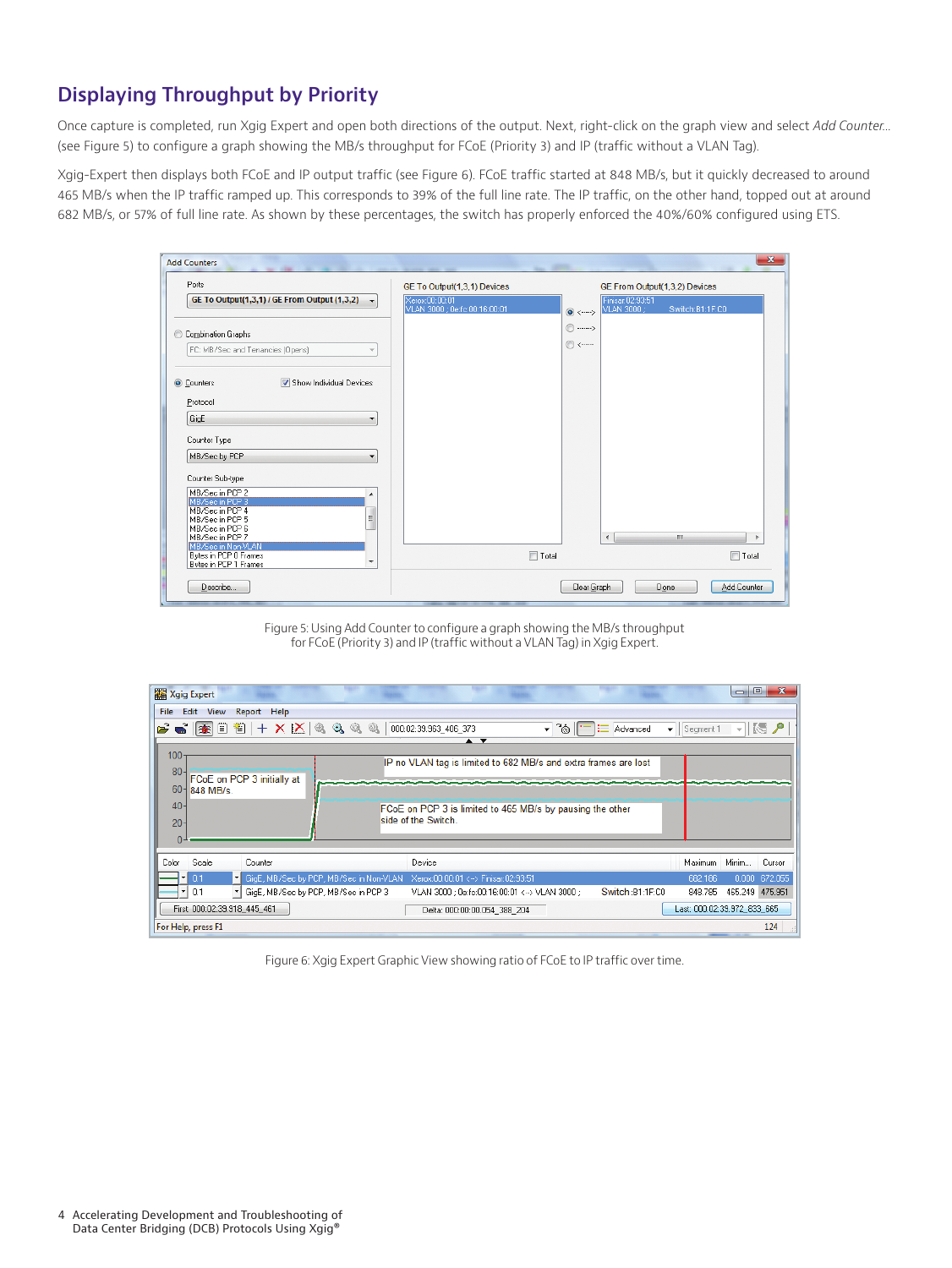# **Verifying the Sending of Pause Frames**

The next step is to verify that the switch actually sent Pause frames to control the rate of Priority 3 FCoE traffic. If the switch failed to send these Pause frames, then it must have dropped FCoE frames to decrease the throughput from 848 MB/s on the input to 465 MB/s on the output. To verify what the switch actually did, close the output ports and re-open both directions of the FCoE input in Xgig-Expert. Xgig-Expert will then analyze all the Pause frames in the capture and report on each one. Figure 7 shows Expert's summary concerning the Pause frames in our example.

Overall, Expert found 596 *PFC Pause Requests* sent to control Priority 3 traffic. For these Pause frames, the recipient was given 1.4 μs to stop transmitting frames upon receiving the request. Row 1 in the figure, *Frame Received while paused during valid overlap,* shows that Expert found 25 frames that were sent during the 1.4 μs period. Row 4, *Frame Received while PFC Class Paused,* shows that Expert reports an error on 565 frames that were sent after the initial 1.4 μs Pause time. This means that the pause recipient was either not pausing or was not responding quickly enough to the Pause frames, i.e. it took longer than 1.4 μs to pause.

### **Measuring Pause Frame Response Time**

Determining how long the recipient took to respond to the pause request is one critical parameter in measuring the PFC performance. To access more detailed pause information, generate a report by clicking on *Report/Create New Report*.... Select all the ports in the *Report Setup* dialog and click *Create Report.* The report will contain all the statistics compiled by Xgig-Expert. The ones of interest in this case are grouped under *GigE\ Gigabit Ethernet - PFC Flow Control Timings* (see Figure 8).

|                | $\Box$                                                 |                     |                                  |                                                                    |                         |  |              |                                   |                  |  |
|----------------|--------------------------------------------------------|---------------------|----------------------------------|--------------------------------------------------------------------|-------------------------|--|--------------|-----------------------------------|------------------|--|
|                | - "⊚<br>挂                                              | Advanced<br>$\cdot$ | ?<br>图2<br>≂ II                  |                                                                    |                         |  |              |                                   |                  |  |
|                | Description                                            | Timestamp           | Source                           | Destination                                                        | Ports                   |  | Type   Total | Value 1                           | Valu             |  |
| Λ              | Frame Received while<br>paused during valid<br>overlap | 02:39.933 899 291   | VLAN 3000 :<br>0e:fc:00:16:00:04 | VLAN 3000 :<br>Switch:B1:1F:C0                                     | $1.2.1$ / GiaE<br>1,2,2 |  | 25           | Time since<br>Pause 0.315<br>(us) | PCP <sub>3</sub> |  |
| <mark>a</mark> | <b>PFC Pause Request</b><br>Extended                   | 02:39.930 944 354   | Switch:B1:1F:CA                  | IEEE Std 802.3x Full Duplex  <br><b>PAUSE</b> operation            | $1.2.1$ / GiaE<br>1,2.2 |  | 22           | Pause Time<br>51.933 [us]         | PCP <sub>3</sub> |  |
| ⚠              | Illogical/useless Pause<br>Release                     | 02:39.930 069 024   | Switch:B1:1F:CA                  | IEEE Std 802.3x Full Duplex  <br>PAUSE operation                   | $1.2.1$ / GiaE<br>1,2,2 |  | 4914         | Pause Time 0<br>(us)              | l PCP 0.         |  |
| 3              | Frame Received while<br>PFC Class Paused               | 02:39.930 030 856   | VLAN 3000 :<br>0e:fc:00:16:00:04 | VLAN 3000 :<br>Switch:B1:1F:C0                                     | $1.2.1$ / GiaE<br>1,2,2 |  | 565          | Time since<br>Pause 1.641<br>[us] | PCP <sub>3</sub> |  |
| $\triangle$    | PFC Pause Released                                     | 02:39.930 029 216   | Switch:B1:1F:CA                  | IEEE Std 802.3x Full Duplex<br>PAUSE operation                     | $1.2.1$ / GiaE<br>1.2.2 |  | 602          | Pause Time 0   PCP 0<br>[us]      |                  |  |
| ☝              | <b>PFC Pause Request</b>                               | 02:39.930 029 216   | Switch:B1:1F:CA                  | IEEE Std 802.3x Full Duplex 1,2,1 / GigE<br><b>PAUSE</b> operation | 1,2,2                   |  | 596          | Reg Time<br>3253.713 fust         | PCP <sub>3</sub> |  |

Figure 7: Expert's Summary of Pause Frames

| <b>Gigabit Ethernet - PFC Flow Control Timings</b>                                                       |        |                                                               |                                                                                |                                                                  |                                             |                                                                 |                                                           |                                                               |                                                               |  |
|----------------------------------------------------------------------------------------------------------|--------|---------------------------------------------------------------|--------------------------------------------------------------------------------|------------------------------------------------------------------|---------------------------------------------|-----------------------------------------------------------------|-----------------------------------------------------------|---------------------------------------------------------------|---------------------------------------------------------------|--|
| $\frac{\%}{\text{PFC}}$<br>From FCoE Source $(1,1,1)$ - To FCoE Source $(1,1,2)$<br>Pause<br><b>Time</b> |        | <b>PFC</b><br>Pause<br>Time<br>$(Avg. -$<br>$\overline{u}$ s) | <b>PFC</b><br>Pause<br><b>Time</b><br>$({\rm Min} -$<br>$\mathbf{u}\mathbf{s}$ | <b>PFC</b><br>Pause<br>Time<br>$Max -$<br>$\mathbf{u}\mathbf{s}$ | <b>PFC</b><br>Pause<br>Time<br>(Total - us) | Frame<br>overlap<br>time<br>$(Arg. -$<br>$\mathbf{u}\mathbf{s}$ | Frame<br>overlap<br>time<br>$(Min -$<br>$\overline{u}$ s) | Frame<br>overlap<br>time<br>$Max -$<br>$\mathbf{u}\mathbf{s}$ | Frame<br>overlap<br>time<br>(Total-<br>$\mathbf{u}\mathbf{s}$ |  |
| Switch:B1:1F:CA -> IEEE Std 802.3x Full Duplex PAUSE operation                                           | 60.608 | 43.582                                                        | 31.831                                                                         | 53.787                                                           | 25.931.464                                  | 0.000                                                           | 0.000                                                     | 0.000                                                         | 0.000                                                         |  |
| VLAN 3000:<br>Switch:B1:1F:C0 -> VLAN 3000 : 0e:fc:00:16:00:04                                           | 0.000  | 0.000                                                         | 0.000                                                                          | 0.000                                                            | 0.000                                       | 0.000                                                           | 0.000                                                     | 0.000                                                         | 0.000                                                         |  |
| $Any \rightarrow Any$                                                                                    | 30.304 | 21.791                                                        | 0.000                                                                          | 53,787                                                           | 25.931.464                                  | 0.000                                                           | 0.000                                                     | 0.000                                                         | 0.000                                                         |  |
| Switch:B1:1F:CA <= IEEE Std 802.3x Full Duplex PAUSE operation                                           | 0.000  | 0.000                                                         | 0.000                                                                          | 0.000                                                            | 0.000                                       | 0.000                                                           | 0.000                                                     | 0.000                                                         | 0.000                                                         |  |
| VLAN 3000:<br>Switch:B1:1F:C0 < - VLAN 3000 : 0e:fc:00:16:00:04                                          | 0.000  | 0.000                                                         | 0.000                                                                          | 0.000                                                            | 0.000                                       | 1.470                                                           | 0.013                                                     | 1.820                                                         | 865,719                                                       |  |
| Any $\leq -$ Any                                                                                         | 0.000  | 0.000                                                         | 0.000                                                                          | 0.000                                                            | 0.000                                       | 0.735                                                           | 0.000                                                     | 1.820                                                         | 865,719                                                       |  |

Figure 8: Detailed Expert Report Showing Time to Respond to Pause Frames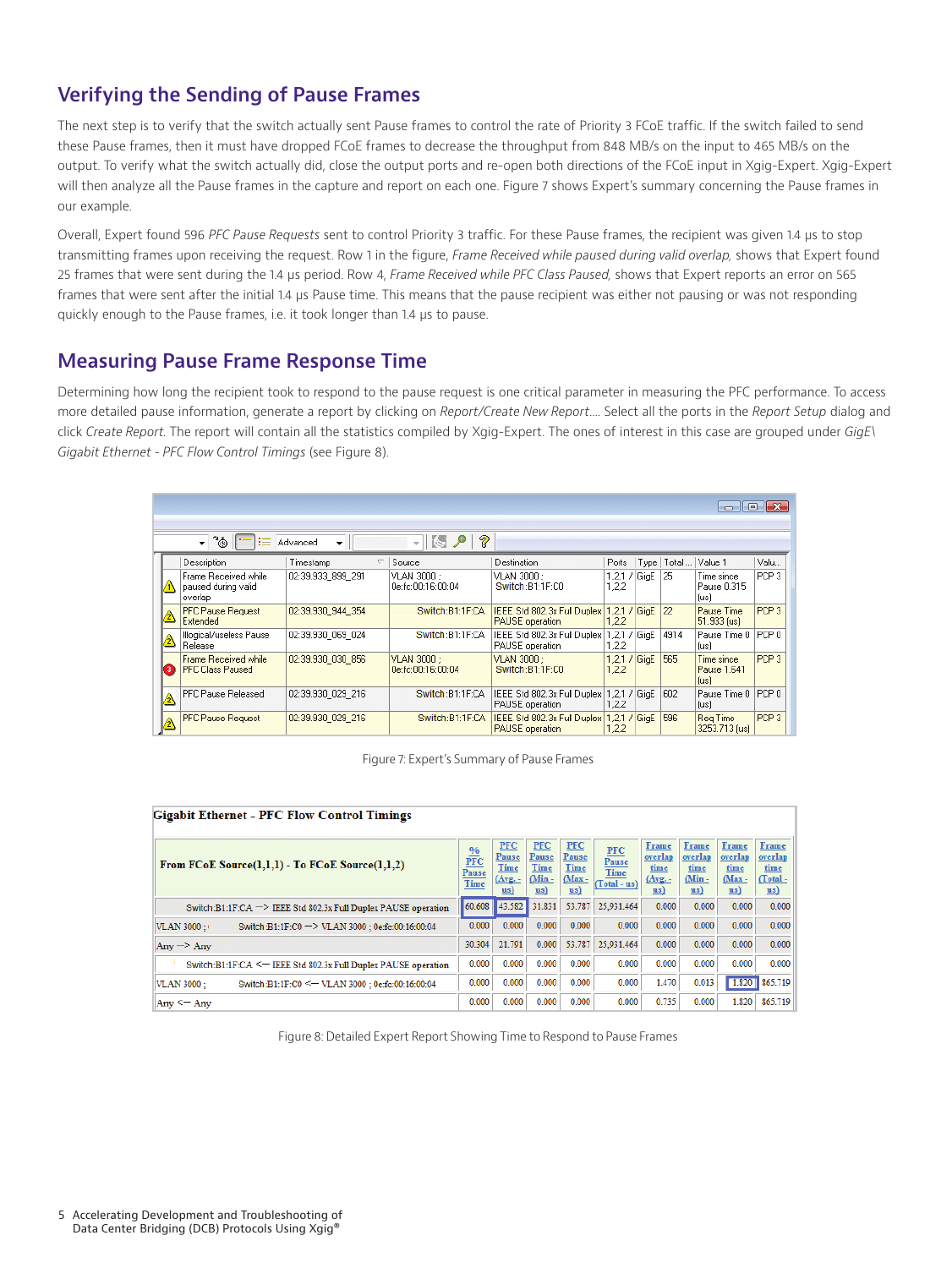Overall, the FCoE source side of the Switch was paused 60.608% of the entire trace time. This means that the switch only let traffic through about 40% of the time, which is what Priority 3 FCoE traffic was configured to inside the Switch. Thus, this statistic in itself shows that the Switch behaved perfectly.

However, the report also shows that frames were sent up to 1.8 μs after the Pause request which explains why Xgig Expert reported errors on 565 frames. The average PFC Pause Time was 43.582 μs so the recipient did pause for a significant amount of time but just not as quickly as it should have. Not reacting quickly enough to Pause Requests can potentially lead to frame losses at the Switch, which not only translates to degraded performance but also compromises the lossless quality of the FCoE network.

# **Detecting Lost Frames**

To detect frame losses, enable *Cross Port Analysis* in Xgig Expert's Preferences dialog (see Figure 9).

Next close and then re-open the capture in Expert. This time, however, open the input and output ports at the same time. This triggers Xgig Expert to confirm that every frame sent over the input port was received on the output port in the same order. In this example, opening the FCoE input port at the same time as the output port in Xgig Expert does not result in any frame losses reported for FCoE. However, re-opening Xgig Expert with the IP input port and the output port at the same time and performing cross port analysis does reveal that frames were lost (see Figure 10).

|         | <b>Preference Options</b>                           |                                                                      |
|---------|-----------------------------------------------------|----------------------------------------------------------------------|
| General |                                                     | Topology (Devices/Address)   Expert Trace Output   Metric Collection |
| General |                                                     | Overlap Processing                                                   |
|         | T Enable Cross Port Analysis                        | C Across All Ports                                                   |
|         | Always Open All Available Ports                     | Per Port Pair/Link                                                   |
|         | <b>Go To TraceView</b>                              |                                                                      |
|         | 6 Go To TraceView Opens ONLY Currently Opened Ports |                                                                      |
|         | <b>6 Go To TraceView Opens ALL Available Ports</b>  |                                                                      |
|         | Fibre Channel/SAS                                   |                                                                      |
|         | <sup>O</sup> Preprocess 2 seconds                   |                                                                      |
|         | Preprocess Entire Trace (if necessary)              |                                                                      |
|         | Process SOF(f) Exchanges                            | Handle VC RDY as R RDY                                               |
|         | <b>FCOE Options</b>                                 |                                                                      |
|         | Auto-Detect FCOE (Default) Pre-T11 FCoE Draft       |                                                                      |
|         | T11 FCoE (Latest)                                   |                                                                      |
|         |                                                     |                                                                      |
|         |                                                     |                                                                      |
|         |                                                     |                                                                      |
|         |                                                     |                                                                      |
|         |                                                     | <b>Defaults</b><br>OK<br>Cancel                                      |
|         |                                                     |                                                                      |

The statistic *Cross Port Path* found serves as an indication that cross port analysis

was performed on the trace and that several frames of the input stream were found on the output. The important statistic in this report is *End of Trace Cross Port Frame Age* out of bounds which indicates that 49053 frames were found on the input that were never found on the output. These frames, therefore, were lost at the switch. Note that is consistent with the ETS configuration: since PFC was disabled for IP traffic, the switch had no choice but to drop about 40% of the input IP frames.

|                |                                                                                        |                   |                                       |                                   |                  |                   |       |                             | $\begin{array}{c c c c c c} \hline \multicolumn{3}{c }{\mathbf{C}} & \multicolumn{3}{c }{\mathbf{C}} & \multicolumn{3}{c }{\mathbf{X}} \\\hline \multicolumn{3}{c }{\mathbf{C}} & \multicolumn{3}{c }{\mathbf{D}} & \multicolumn{3}{c }{\mathbf{X}} \\\hline \multicolumn{3}{c }{\mathbf{D}} & \multicolumn{3}{c }{\mathbf{D}} & \multicolumn{3}{c }{\mathbf{X}} \\\hline \multicolumn{3}{c }{\mathbf{D}} & \multicolumn{3}{c }{\mathbf{D}} & \multicolumn$ |                 |  |
|----------------|----------------------------------------------------------------------------------------|-------------------|---------------------------------------|-----------------------------------|------------------|-------------------|-------|-----------------------------|-------------------------------------------------------------------------------------------------------------------------------------------------------------------------------------------------------------------------------------------------------------------------------------------------------------------------------------------------------------------------------------------------------------------------------------------------------------|-----------------|--|
|                | ?<br>∐k5 ⁄P<br>ී <b>ම</b><br>挂<br>Advanced<br>$\cdot$<br>۳I<br>$\overline{\mathbf{v}}$ |                   |                                       |                                   |                  |                   |       |                             |                                                                                                                                                                                                                                                                                                                                                                                                                                                             |                 |  |
|                | Description                                                                            | Timestamp         | Source                                | Destination                       | Ports            | Type              | Total | Value 1                     | Value 2                                                                                                                                                                                                                                                                                                                                                                                                                                                     |                 |  |
|                | Number of<br>pending frames<br>Src/Dst out of<br><b>bounds</b>                         | 07:12.763 871 407 | GE From<br>IP Source (1,3,1)          | <b>GE To IP Source</b><br>(1,1,2) | 1,3,1/ <br>1,3,2 | CrossPort         | 49543 | Oldest Age<br>874.49 (us)   | Pending<br>frames 128                                                                                                                                                                                                                                                                                                                                                                                                                                       | $\frac{1}{\pi}$ |  |
|                | Number of<br>pending frames<br>out of bounds                                           | 07:12.763 871 407 | <b>GE From</b><br>IP Source $(1,3,1)$ | <b>GE To IP Source</b><br>(1,1,2) | 1,3.2            | 1.3.1 / CrossPort | 49543 | Oldest Age<br>$874.49$ [us] | Pending<br>frames 128                                                                                                                                                                                                                                                                                                                                                                                                                                       |                 |  |
| $\circledcirc$ | Cross Port Path<br>l found i                                                           | 07:12.762 994 096 | <b>GE From</b><br>IP Source [1,3,1]   | <b>GE To IP Source</b><br>(1.1.2) | 1.3.1<br>1,3,2   | CrossPort         |       | Source ID<br>0x00001dac4    | Dest ID<br>0x00000616a5                                                                                                                                                                                                                                                                                                                                                                                                                                     |                 |  |
|                | End of Trace<br><b>Cross Port Frame</b><br>Age out of<br>bounds                        | 07:12.762_996_917 | <b>GE</b> From<br>IP Source $(1,3,1)$ | <b>GE To IP Source</b><br>[1,1,2] | 1.1.2            | 1.1.1 / CrossPort | 49053 | Dest ID<br>0x00001dac4      | Frame Age<br>420984.2276<br>[us]                                                                                                                                                                                                                                                                                                                                                                                                                            |                 |  |

Figure 10: Xgig Expert Cross Port Analysis of IP Input and Output Ports

Figure 9: Xgig Expert enabling Cross Port Analysis to Detect Frame Losses